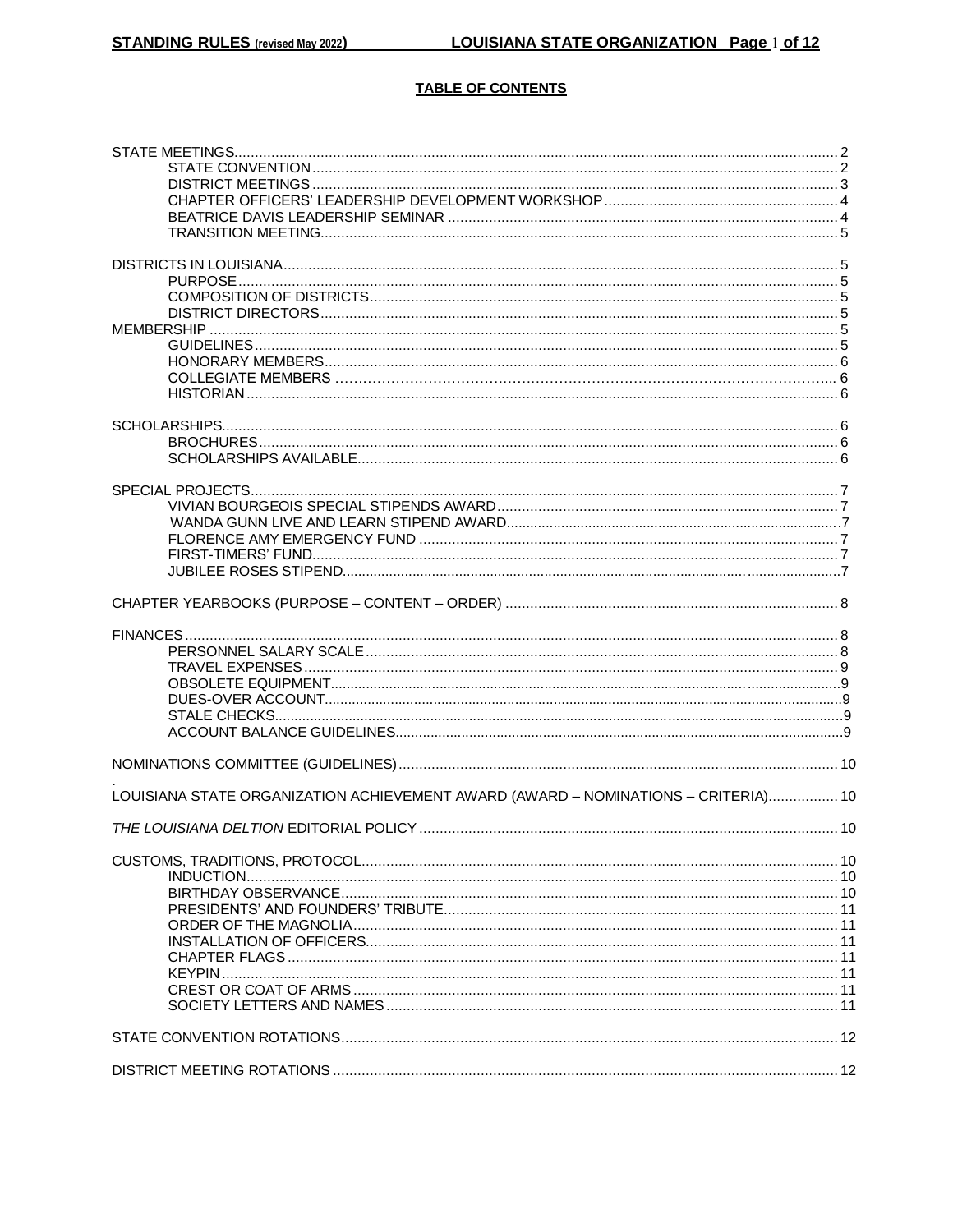|                               |    | <b>STANDING RULES</b> (revised May 2022)<br>LOUISIANA STATE ORGANIZATION Page 2 of 12                                                                                                                     |
|-------------------------------|----|-----------------------------------------------------------------------------------------------------------------------------------------------------------------------------------------------------------|
| 1                             |    | <b>STANDING RULES</b>                                                                                                                                                                                     |
| $\overline{c}$                |    | <b>OF</b>                                                                                                                                                                                                 |
| 3                             |    | <b>LOUISIANA STATE ORGANIZATION</b>                                                                                                                                                                       |
| $\overline{\mathcal{A}}$<br>5 |    | THE DELTA KAPPA GAMMA SOCIETY INTERNATIONAL                                                                                                                                                               |
| 6                             |    |                                                                                                                                                                                                           |
| $\boldsymbol{7}$              |    | I. State Meetings                                                                                                                                                                                         |
| $\,$ $\,$                     |    |                                                                                                                                                                                                           |
| 9                             | А. | <b>State Convention</b>                                                                                                                                                                                   |
| 10                            |    | Louisiana's state convention is held annually in March, commemorating the March 17, I934 date, when                                                                                                       |
| 11                            |    | Louisiana State Organization became the fifth state organized. Districts host the meeting on a rotating                                                                                                   |
| 12                            |    | schedule. Special consideration is given to avoid conflicts with statewide testing. [2008] (See attached                                                                                                  |
| 13<br>14                      |    | schedule on last page.)                                                                                                                                                                                   |
| 15                            |    | 1. Purposes                                                                                                                                                                                               |
| 16                            |    | The state convention is the medium for transacting state business; evaluating progress made during                                                                                                        |
| 17                            |    | the current year; instructing members regarding the International society; electing and installing new                                                                                                    |
| 18                            |    | officers in odd-numbered years; laying plans for the future.                                                                                                                                              |
| 19                            |    | 2. Planning                                                                                                                                                                                               |
| 20                            |    | The state president plans the entire convention program. The state president appoints the convention                                                                                                      |
| 21                            |    | chairman or convention co-chairmen. The state convention chairman appoints committees and with                                                                                                            |
| 22<br>23                      |    | the approval of the state president, selects the convention headquarters. The president is the final<br>authority, and her decision takes precedence over any other. The executive secretary provides the |
| 24                            |    | convention chairman with a policy sheet to be used in planning and coordinating the convention                                                                                                            |
| 25                            |    | activities. Several copies of this sheet are sent well in advance. [2014]                                                                                                                                 |
| 26                            |    | 3. Recommended Committees                                                                                                                                                                                 |
| 27                            |    | a. Budget -                                                                                                                                                                                               |
| 28                            |    | (1) Prepares a budget, making provisions for the convention to be self-financed by charging a                                                                                                             |
| 29                            |    | registration fee set by the state executive board and by arranging for meal prices to include tax,                                                                                                        |
| 30<br>31                      |    | gratuities, and where necessary, a small margin.<br>All Louisiana State Organization Conventions should be self-supporting and the price of meals<br>(2)                                                  |
| 32                            |    | should reflect the cost of favors if they are desired. [2003]                                                                                                                                             |
| 33                            |    | The convention needs to be totally self-supporting for all functions. [2006]<br>(3)                                                                                                                       |
| 34                            |    | b. Convention Treasurer -                                                                                                                                                                                 |
| 35                            |    | (1) Handles all funds and pays bills by check. The treasurer should be from the same chapter as                                                                                                           |
| 36                            |    | the registration chairman.                                                                                                                                                                                |
| 37                            |    | (2) Keeps a record of all monies disbursed and collected so as to compile a financial statement for                                                                                                       |
| 38<br>39                      |    | approval by the state convention chair. The convention chair sends copies to the state president,<br>state executive secretary, and state treasurer. [2022]                                               |
| 40                            |    | c. Luncheon, Banquet, and Breakfast - plan menus and handle decorations and favors (if any) and                                                                                                           |
| 41                            |    | place cards for the head tables.                                                                                                                                                                          |
| 42                            |    | d. Reception - plans informal reception.                                                                                                                                                                  |
| 43                            |    | e. Hospitality – extends a special welcome to state and International representatives and all members                                                                                                     |
| 44                            |    | attending the convention. Committee members meet planes, meet the special needs of out-of-town                                                                                                            |
| 45<br>46                      |    | representatives, and provide pages or hostesses as needed. A hospitality room may be provided for                                                                                                         |
| 47                            |    | members not housed at the convention hotel. If funds permit, coffee may be offered before the<br>morning session and at the mid-morning break.                                                            |
| 48                            |    | f. Communications - arranges for publicity prior to and during the convention; provides clippings for                                                                                                     |
| 49                            |    | the International guest; sends clippings for the state president and executive secretary following the                                                                                                    |
| 50                            |    | convention.                                                                                                                                                                                               |
| 51                            |    | g. Registration -                                                                                                                                                                                         |
| 52                            |    | (1) The registration fee for the Louisiana State Organization Convention prior to established cut-                                                                                                        |
| 53<br>54                      |    | off date is set at \$25.00 [2016] and after established cut-off date is set at \$40.00. [2014]<br>(2) A person who cancels will receive a refund provided a written request is postmarked or              |
| 55                            |    | electronically dated fifteen (15) days prior to the opening day of the convention. Special                                                                                                                |
| 56                            |    | consideration will be given in extreme emergencies which affect the whole convention like                                                                                                                 |
| 57                            |    | government shutdown and natural disasters. A \$10 processing charge shall be retained on all                                                                                                              |
| 58                            |    | cancellations regardless of when they are received. [2021]                                                                                                                                                |
| 59                            |    | (3) Prepares registration form with a checklist of events, lodging, and meals; receives and                                                                                                               |
| 60                            |    | processes the advance registration of members; keeps a record of funds received and the                                                                                                                   |
| 61                            |    | number of registrants by chapters; reports total registration to the convention. This committee                                                                                                           |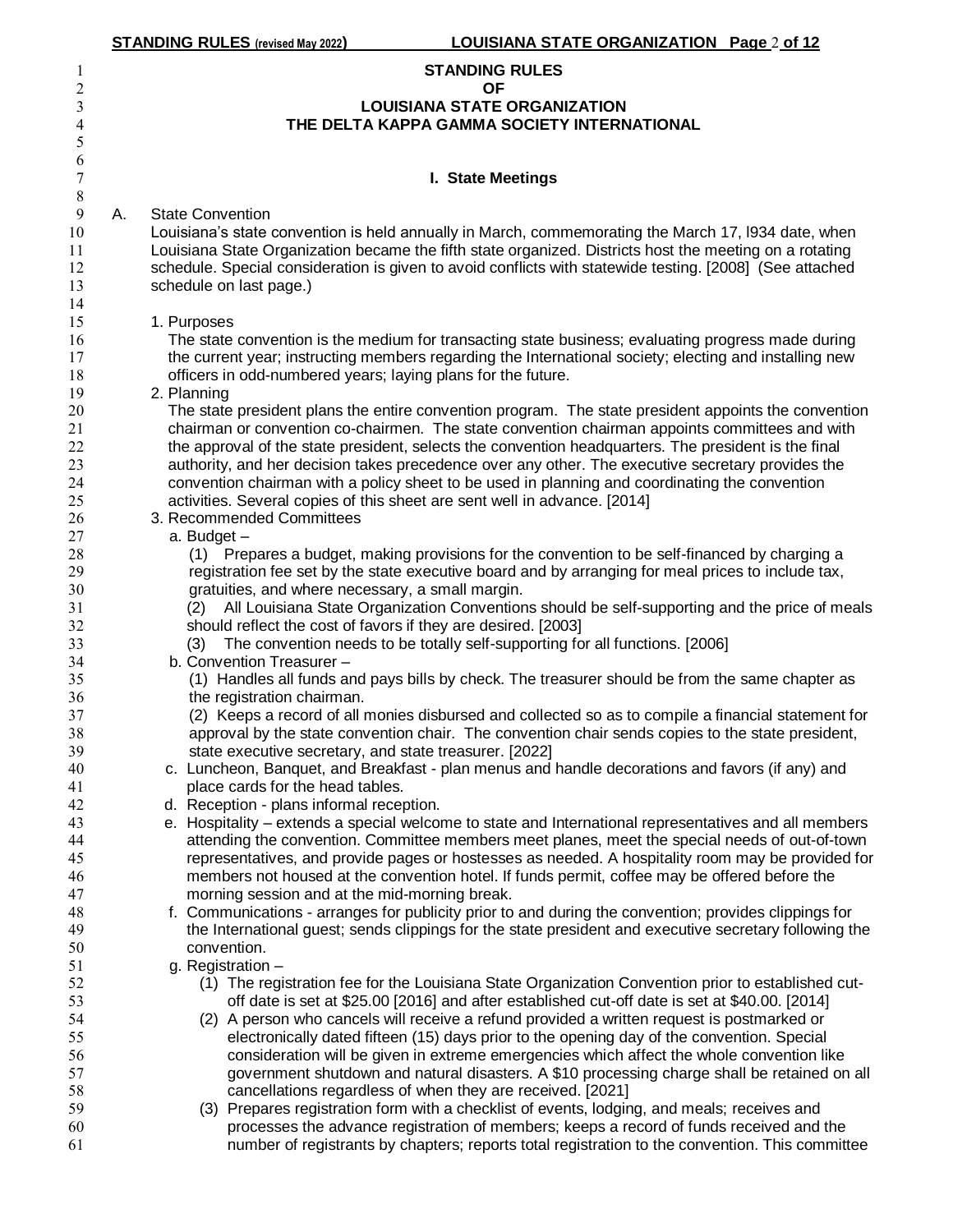| 62<br>63<br>64<br>65 |    | begins its work weeks before the convention. Working with the convention chairman, the<br>committee prepares a report to be sent to the state president, state treasurer and executive<br>secretary. One copy of the report is to be placed in a convention file for the use of succeeding<br>chairmen. |
|----------------------|----|---------------------------------------------------------------------------------------------------------------------------------------------------------------------------------------------------------------------------------------------------------------------------------------------------------|
| 66                   |    | 4. Hostesses                                                                                                                                                                                                                                                                                            |
| 67                   |    | a. For International guest - a hostess from the host district should be named for the guest. The                                                                                                                                                                                                        |
| 68                   |    | hostess should                                                                                                                                                                                                                                                                                          |
|                      |    |                                                                                                                                                                                                                                                                                                         |
| 69                   |    | write the guest for information as to her arrival time<br>1.                                                                                                                                                                                                                                            |
| 70                   |    | 2.<br>provide the guest with information as to climate and prospective weather                                                                                                                                                                                                                          |
| 71                   |    | 3.<br>meet guest upon her arrival and help with hotel and convention registration                                                                                                                                                                                                                       |
| 72                   |    | each day assist guest as needed<br>4.                                                                                                                                                                                                                                                                   |
| 73                   |    | 5.<br>provide assistance with departure and transport to airport                                                                                                                                                                                                                                        |
| 74                   |    | 6.<br>provide hospitality items in room such as a rose, fruit, cookies, newspaper, coffee. These                                                                                                                                                                                                        |
| 75                   |    | items may be funded from convention monies.                                                                                                                                                                                                                                                             |
| 76                   |    | b. For state president                                                                                                                                                                                                                                                                                  |
| 77                   |    | The state president should be accorded the same courtesies as the International guest.<br>1.                                                                                                                                                                                                            |
| 78                   |    | 2. If the president arrives early, her hostess should be on hand to greet her.                                                                                                                                                                                                                          |
| 79                   |    | 5. Program                                                                                                                                                                                                                                                                                              |
| 80                   |    | This is the responsibility of the state president. It should include opportunities for members to receive                                                                                                                                                                                               |
| 81                   |    | information, inspiration, and share fellowship. Delta Kappa Gamma business is transacted and                                                                                                                                                                                                            |
| 82                   |    | opportunities are offered to identify and solve problems confronting education and women.                                                                                                                                                                                                               |
| 83                   |    | 6. Memorial Service                                                                                                                                                                                                                                                                                     |
| 84                   |    | This service should be directed by the state membership committee. A brief and meaningful service is                                                                                                                                                                                                    |
|                      |    |                                                                                                                                                                                                                                                                                                         |
| 85                   |    | recommended. At the designated time, the door should be closed and no latecomers admitted.                                                                                                                                                                                                              |
| 86                   |    | 7. International Guest                                                                                                                                                                                                                                                                                  |
| 87                   |    | The state may invite an International representative to visit the convention (responsibility of state                                                                                                                                                                                                   |
| 88                   |    | president). The state pays the guest's expenses from the time of arrival to departure. The state                                                                                                                                                                                                        |
| 89                   |    | president or her appointee is responsible for selecting a suitable gift for the guest within an                                                                                                                                                                                                         |
| 90                   |    | established, appropriate price range.                                                                                                                                                                                                                                                                   |
| 91                   |    | 8. Favors (optional)                                                                                                                                                                                                                                                                                    |
| 92                   |    | Any favors not used may be sold to the convention body. The money goes into the convention fund.                                                                                                                                                                                                        |
| 93                   |    | 9. Seating for the head table                                                                                                                                                                                                                                                                           |
| 94                   |    | a. Birthday Luncheon                                                                                                                                                                                                                                                                                    |
| 95                   |    | The state president plans the seating, which includes program participants and the<br>(1)                                                                                                                                                                                                               |
| 96                   |    | International guest. The salaried personnel and state officers are not necessarily included.                                                                                                                                                                                                            |
| 97                   |    | The presider is selected by the state president.<br>(2)                                                                                                                                                                                                                                                 |
| 98                   |    | b. Presidents' and Founders' Banquet                                                                                                                                                                                                                                                                    |
| 99                   |    | The state president plans the seating with consideration given to International guest, program<br>(1)                                                                                                                                                                                                   |
| 100                  |    | participants, in-coming and out-going officers in an election year. Special consideration is                                                                                                                                                                                                            |
| 101                  |    | given to seating past state presidents by year of office and state officers at a table of honor if                                                                                                                                                                                                      |
| 102                  |    | not at the upper head table. [2014]                                                                                                                                                                                                                                                                     |
| 103                  |    | (2) The presider is selected by the state president.                                                                                                                                                                                                                                                    |
| 104                  |    |                                                                                                                                                                                                                                                                                                         |
| 105                  | В. | <b>District Meetings</b>                                                                                                                                                                                                                                                                                |
| 106                  |    | Purposes<br>1.                                                                                                                                                                                                                                                                                          |
| 107                  |    | The district meetings are held on Saturdays in the fall, from the first Saturday in September through                                                                                                                                                                                                   |
| 108                  |    | the first Saturday in November. All Delta Kappa Gamma members attending are required to pay the                                                                                                                                                                                                         |
| 109                  |    | registration fee set by the state Executive Board. These meetings provide an opportunity for the                                                                                                                                                                                                        |
|                      |    | state officers, personnel, and committees to share information gathered from the International                                                                                                                                                                                                          |
| 110                  |    |                                                                                                                                                                                                                                                                                                         |
| 111                  |    | convention or the Regional conference. No business is transacted.                                                                                                                                                                                                                                       |
| 112                  |    | Duties of district directors<br>2.                                                                                                                                                                                                                                                                      |
| 113                  |    | Confer with state president in selecting a theme for and in planning the meeting.<br>а.                                                                                                                                                                                                                 |
| 114                  |    | Plan the morning session.<br>b.                                                                                                                                                                                                                                                                         |
| 115                  |    | Meet with hostess chapter to<br>c.                                                                                                                                                                                                                                                                      |
| 116                  |    | coordinate plans and arrangements<br>(1)                                                                                                                                                                                                                                                                |
| 117                  |    | compose an informational letter to be sent to chapters in the district, state officers and<br>(2)                                                                                                                                                                                                       |
| 118                  |    | personnel, state committee chairmen, state committee members in the district and other                                                                                                                                                                                                                  |
| 119                  |    | district directors                                                                                                                                                                                                                                                                                      |
| 120                  |    | d. Be responsible for the printed program                                                                                                                                                                                                                                                               |
| 121                  |    | Approve and sign the hostess chapter's financial statement and send copies to state<br>е.                                                                                                                                                                                                               |
| 122                  |    | president, executive secretary, and treasurer. (Monies collected and not spent are sent to the                                                                                                                                                                                                          |
|                      |    |                                                                                                                                                                                                                                                                                                         |

**STANDING RULES (revised May 2022) LOUISIANA STATE ORGANIZATION Page** 3 **of 12**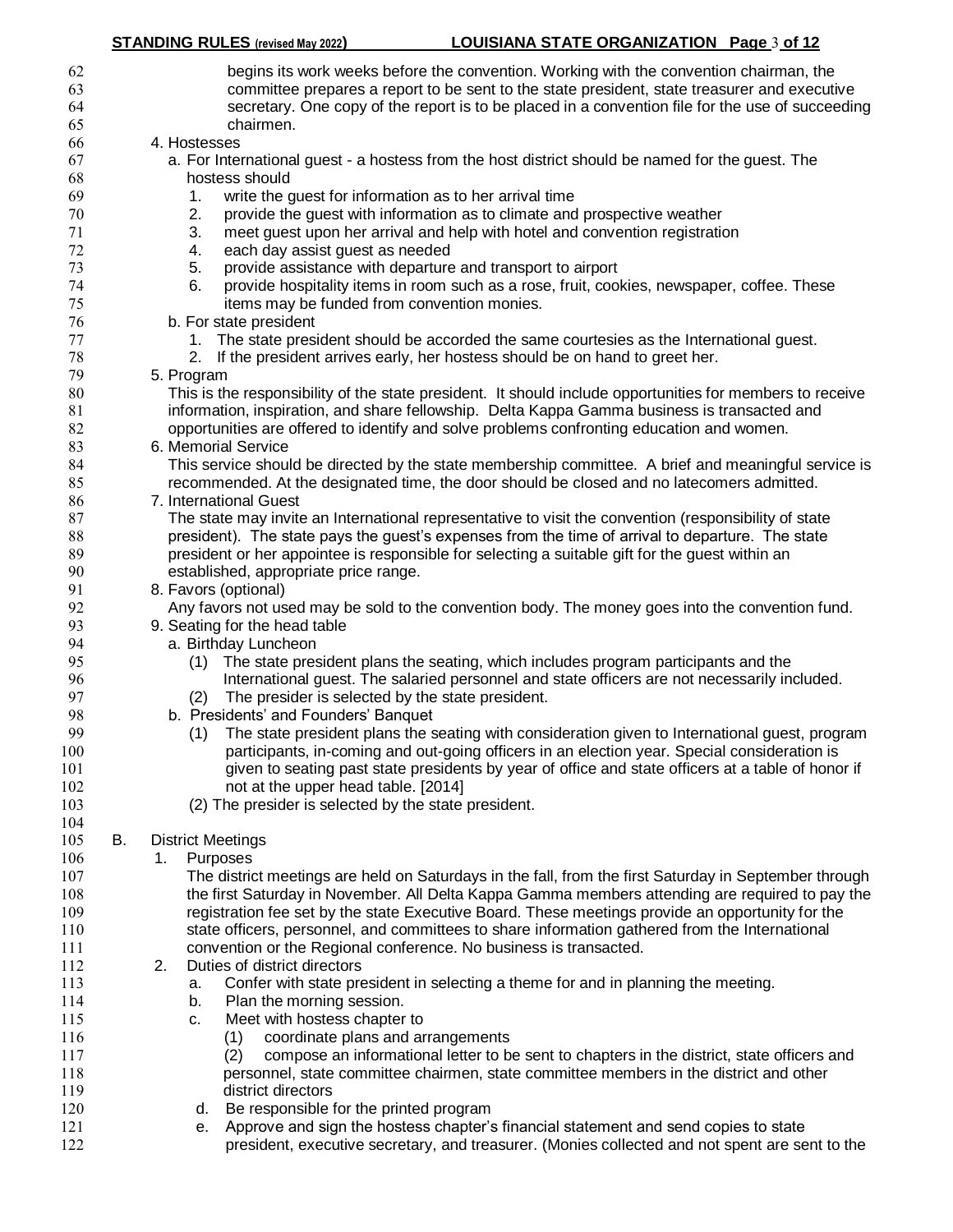|     |    |    | <b>STANDING RULES</b> (revised May 2022)<br>LOUISIANA STATE ORGANIZATION Page 4 of 12                 |
|-----|----|----|-------------------------------------------------------------------------------------------------------|
| 123 |    |    | state treasurer if the amount is over \$10.00.) [2013]                                                |
| 124 |    |    | Notify hostess chapter for the meeting a year in advance. This should adhere to a rotating<br>f.      |
| 125 |    |    | schedule kept in the director's file.                                                                 |
| 126 |    |    | g. Keep copies of the policy sheet for district meeting in the file.                                  |
| 127 |    | 3. | Duties of hostess chapters                                                                            |
| 128 |    |    | Keep a record of all monies disbursed and collected so as to compile a financial statement for<br>а.  |
| 129 |    |    | approval by the district director. The district director sends copies to the state president,         |
| 130 |    |    | executive secretary, and state treasurer.                                                             |
| 131 |    |    | Meet with district director to<br>b.                                                                  |
| 132 |    |    | coordinate plans and arrangements<br>(1)                                                              |
| 133 |    |    | compose informational letter to be sent to chapters in the district, state officers and<br>(2)        |
| 134 |    |    | personnel, state committee chairmen, state committee members in the district and other                |
| 135 |    |    | district directors                                                                                    |
| 136 |    |    | Be responsible for planning the luncheon and entertainment.<br>C.                                     |
| 137 |    |    | d. Refer to policy sheet for hosting district meetings.                                               |
| 138 |    | 4. | District Meetings' Accounts [2011]                                                                    |
| 139 |    |    | When a District Meeting Account exceeds a positive balance of \$500, the excess will be               |
| 140 |    |    | transferred to the Chapter Officers' Leadership Development Workshop Account. [2011]                  |
| 141 |    |    |                                                                                                       |
| 142 | C. |    | Chapter Officers' Leadership Development Workshop                                                     |
| 143 |    |    | Louisiana's Chapter Officers' Leadership Workshop is held in the summer of even-numbered years. The   |
| 144 |    |    | state president and/or Leadership Development Chairman decide the date and the location.              |
| 145 |    | 1. | Purpose                                                                                               |
| 146 |    |    | The Chapter Officers' Leadership Workshop is the medium for training newly elected chapter            |
| 147 |    |    | officers. A program planning session and a membership session are included for the respective         |
| 148 |    |    | chapter chairmen and their committees.                                                                |
| 149 |    | 2. | Planning                                                                                              |
| 150 |    |    | a. The Leadership Development Committee Chairman, the state president, and the state                  |
| 151 |    |    | executive secretary plan the workshop with the state treasurer as a consultant.                       |
| 152 |    |    | The chairman and state president plan the program and select the theme.<br>b.                         |
| 153 |    |    | Time should be given for the district directors to meet with the chapter presidents from their<br>c.  |
| 154 |    |    | districts.                                                                                            |
| 155 |    |    | The executive secretary makes the necessary arrangements (meeting rooms, meals, other<br>d.           |
| 156 |    |    | needs).                                                                                               |
| 157 |    | 3. | Funding                                                                                               |
| 158 |    |    | Funding for the Chapter Officers Leadership Workshop is derived from                                  |
| 159 |    |    | (1) the transfer of                                                                                   |
| 160 |    |    | (a) 25% of the proceeds from the annual First Timers baskets donations                                |
| 161 |    |    | (b) amounts in excess of \$500 in each of District Meetings' Account                                  |
| 162 |    |    | (c) amounts less than \$10 recorded for chapters in the Dues-Over Account                             |
| 163 |    |    | (d) if needed, interest from the Beatrice Davis Endowment Fund [2021]                                 |
| 164 |    |    | (2) donations. [2011]                                                                                 |
| 165 |    | 4. | Incoming Chapter Officers' Stipends                                                                   |
| 166 |    |    | Reimbursement for the chapter president and chapter officers who attend the Chapter Officers          |
| 167 |    |    | Leadership Workshop shall be made from the Chapter Officers' Workshop Account on a per chapter        |
| 168 |    |    | basis for (1) mileage one-way, for one vehicle per chapter as stated in the Standing Rules section    |
| 169 |    |    | VII.B [2016] and (2) one-half (1/2) of one double room per chapter if travel distance is more than    |
| 170 |    |    | 200 miles. [2011]                                                                                     |
| 171 |    | 5. | <b>District Directors</b>                                                                             |
| 172 |    |    | If district directors are required to attend the Chapter Officers' Leadership Workshop, each district |
| 173 |    |    | director's travel expenses will be paid from the Chapter Officers' Leadership Development             |
| 174 |    |    | Workshop Account. [2015]                                                                              |
| 175 |    |    |                                                                                                       |
| 176 | D. |    | Beatrice Davis Leadership Seminar                                                                     |
| 177 |    | 1. | Purpose                                                                                               |
| 178 |    |    | The purpose of the seminar is to train potential leaders for service to Louisiana State Organization  |
| 179 |    |    | and Delta Kappa Gamma.                                                                                |
| 180 |    | 2. | Guidelines                                                                                            |
| 181 |    |    | Participants will be no more than 14 Louisiana State Organization members. The number<br>а.           |
| 182 |    |    | conducting/presenting at the Bea Davis Seminar will be four, to be selected by the                    |
| 183 |    |    | Leadership Development Committee and the state president [2011]                                       |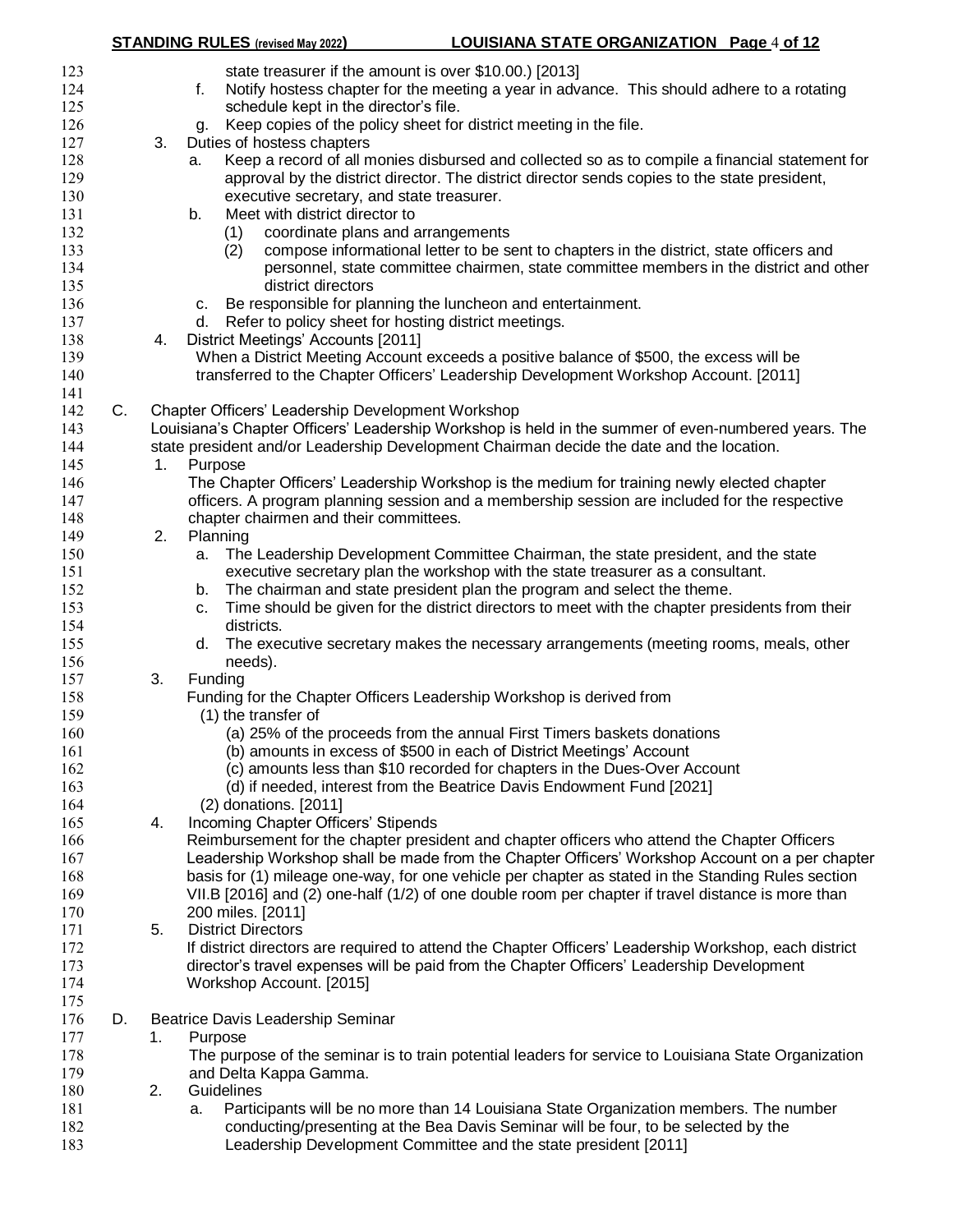|                                                                                                                            |    | <b>STANDING RULES</b> (revised May 2022)                                                                                                                                                                                                                                                                                                                                                                                                                                                                                                                                                                                                                                                                                                                                                                                                                                               | <b>LOUISIANA STATE ORGANIZATION Page 5 of 12</b> |  |
|----------------------------------------------------------------------------------------------------------------------------|----|----------------------------------------------------------------------------------------------------------------------------------------------------------------------------------------------------------------------------------------------------------------------------------------------------------------------------------------------------------------------------------------------------------------------------------------------------------------------------------------------------------------------------------------------------------------------------------------------------------------------------------------------------------------------------------------------------------------------------------------------------------------------------------------------------------------------------------------------------------------------------------------|--------------------------------------------------|--|
| 184<br>185<br>186<br>187<br>188<br>189<br>190                                                                              |    | Funding will be from the interest received from the Beatrice Davis Endowment Fund.<br>b.<br>Room, meals, instructional materials, and pro-rated travel expenses of participants will be paid<br>by scholarships from the fund. Participants must attend the entire seminar to be eligible for the<br>scholarship.<br>The seminar will be held in early June of odd-numbered years, beginning on Friday afternoon<br>c.<br>and continuing through breakfast on Sunday.<br>The seminar will preferably be held in a retreat-type location near Alexandria.<br>d.                                                                                                                                                                                                                                                                                                                         |                                                  |  |
| 191<br>192<br>193<br>194<br>195<br>196<br>197<br>198<br>199                                                                |    | The Leadership Development Committee will plan the program.<br>е.<br>f.<br>Criteria for Selection [2011]<br>- A minimum of three full years in good standing of Louisiana State Organization<br>- Evidence of: Leadership potential as demonstrated by holding chapter office or involvement<br>in committee work of Delta Kappa Gamma; professional involvement; attendance at a<br>Louisiana State Organization District Meeting or State Convention; State representation<br>- The following persons are not eligible for participation: Present or past elected state officers<br>and former international Golden Gift Leadership / Management seminar participants.                                                                                                                                                                                                               |                                                  |  |
| 200<br>201<br>202<br>203<br>204<br>205<br>206<br>207<br>208<br>209                                                         | Ε. | <b>Transition Meeting</b><br>1. The purpose of the transition meeting is to orient new officers, district directors, and committee<br>chairmen to their new duties in Louisiana State Organization and to provide a smooth transition from<br>one biennium to another.<br>2. The meeting is held in the summer of odd-numbered years on a date determined by the incoming<br>president.<br>3. Outgoing officers, district directors, and committee chairmen may be invited at the discretion of the<br>incoming president.                                                                                                                                                                                                                                                                                                                                                             |                                                  |  |
| 210                                                                                                                        |    |                                                                                                                                                                                                                                                                                                                                                                                                                                                                                                                                                                                                                                                                                                                                                                                                                                                                                        | II. Districts in Louisiana                       |  |
| 211<br>212<br>213<br>214                                                                                                   | А. | Purpose<br>In order that members may be served better, chapters in the state have been divided into districts                                                                                                                                                                                                                                                                                                                                                                                                                                                                                                                                                                                                                                                                                                                                                                          |                                                  |  |
| 215<br>216<br>217<br>218<br>219<br>220<br>221<br>222<br>223<br>224<br>225<br>226<br>227<br>228<br>229<br>230<br>231<br>232 | В. | <b>Composition of Districts</b><br>The Rules Committee is authorized to amend the Standing Rules to reflect chapters which have been<br>dissolved by vote of the Executive Board as they are dissolved. [2008]<br>1. Central -- 7 chapters<br>Psi, Alpha Beta, Alpha Pi, Alpha Upsilon, Beta Kappa, Beta Xi, Beta Sigma<br>2. Northeast --5 chapters<br>Eta, Theta, Omega, Alpha Alpha, Beta Chi<br>3. Northwest-8 chapters<br>Zeta, Mu, Nu, Alpha Rho, Alpha Sigma, Beta Alpha, Beta Epsilon, Beta Omicron<br>South -- 6 chapters<br>4<br>Delta, Iota, Upsilon, Alpha Delta, Beta Lambda, Beta Mu<br>Southeast --9 chapters<br>5.<br>Omicron, Rho, Tau, Alpha Lambda, Alpha Mu, Beta Gamma, Beta Rho, Gamma Gamma, Gamma<br>Eta<br>Southwest --11 chapters,<br>6<br>Alpha, Xi, Sigma, Chi, Alpha Gamma, Alpha Epsilon, Alpha Zeta, Alpha Kappa, Alpha Chi, Alpha<br>Omega, Beta Zeta, |                                                  |  |
| 233<br>234<br>235<br>236<br>237<br>238<br>239<br>240<br>241<br>242<br>243<br>244                                           | C. | <b>District Directors</b><br>The state president shall appoint a district director for each district in the state. The director shall serve<br>as liaison between chapters and the state organization and perform the following duties:<br>Plan and organize the district meeting.<br>1.<br>Serve as an official state visitor to a chapter upon request by the chapter president and with<br>2.<br>approval of the state president.<br>Be responsible for keeping the flag stands for her district and taking them to the district meeting and<br>3.<br>state convention.<br>While not official members of the state executive board, directors should attend the board meeting<br>4.<br>at the state convention.<br>Carry out the responsibilities given to her by the state president.<br>5.<br>Maintain a file of pertinent information to be given to her successor.<br>6.        |                                                  |  |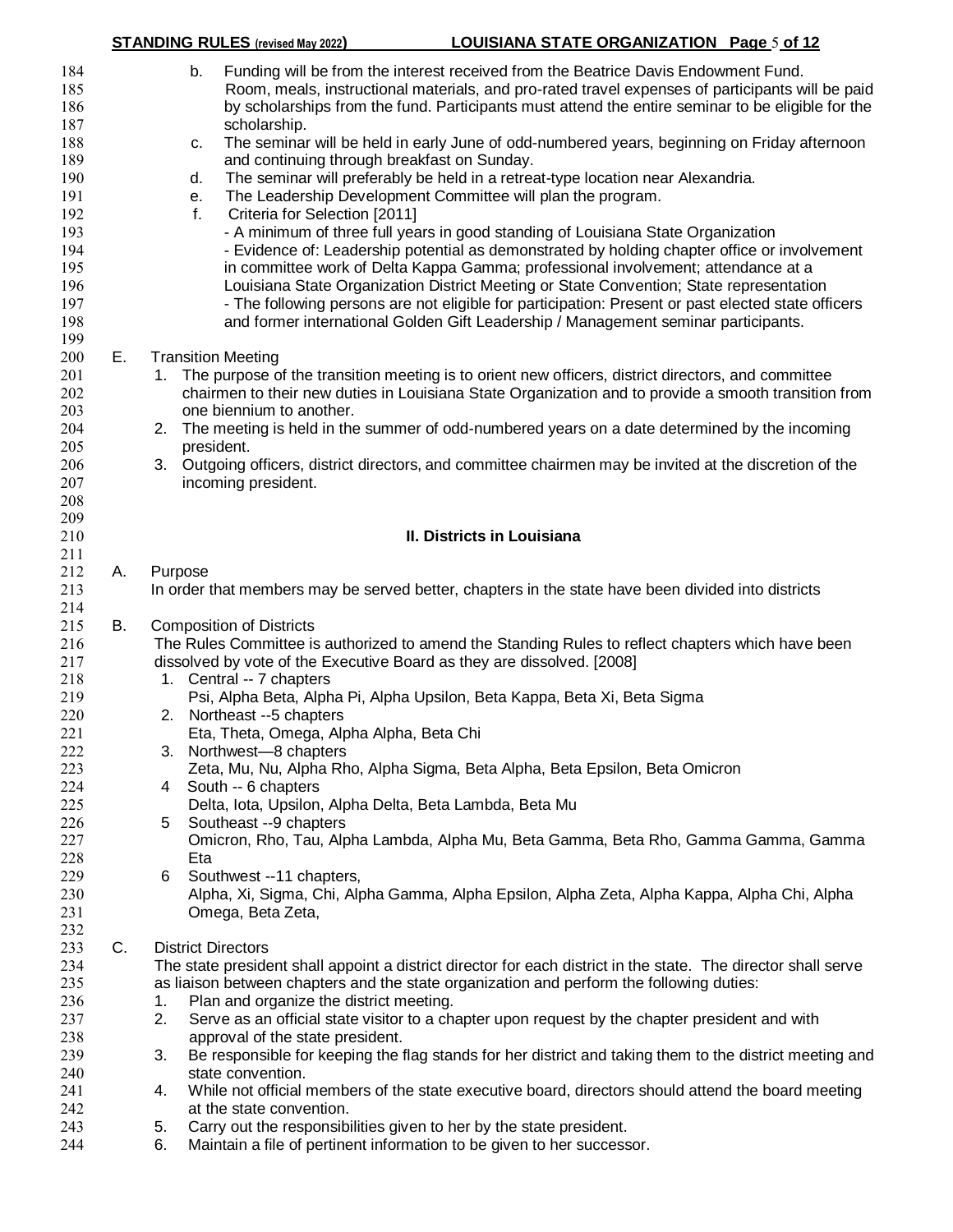| 245        |    |                                                                                                                                                                                       |
|------------|----|---------------------------------------------------------------------------------------------------------------------------------------------------------------------------------------|
| 246        |    |                                                                                                                                                                                       |
| 247        |    |                                                                                                                                                                                       |
| 248        |    |                                                                                                                                                                                       |
| 249        |    | III. Membership                                                                                                                                                                       |
| 250        |    |                                                                                                                                                                                       |
| 251        | Α. | Guidelines                                                                                                                                                                            |
| 252<br>253 |    | Recommendations for membership by chapter members should be encouraged.<br>1 <sub>1</sub><br>A member may submit a recommendation for membership to any chapter. [International 2018] |
| 254        |    | 2.<br>3.<br>Recommendations should be accepted well before time for voting for new members.                                                                                           |
| 255        |    | 3.<br>Qualifications and professional experiences of recommendations should be investigated.                                                                                          |
| 256        |    | A record of invitations sent and the written replies of those declining should be kept. (If legitimate<br>4.                                                                          |
| 257        |    | reasons are offered or circumstances change, the person may be invited again at a later date.)                                                                                        |
| 258        |    | Before voting, the number to be invited to membership should be determined.<br>5.                                                                                                     |
| 259        |    |                                                                                                                                                                                       |
| 260        |    | 6.<br>Candidates for active membership shall be voted upon in a chapter meeting in a manner to be                                                                                     |
| 261        |    | determined by the chapter.                                                                                                                                                            |
| 262        |    | Names of persons not elected may be submitted at another time.<br>7.                                                                                                                  |
| 263        |    | 8.<br>The chapter shall record in the chapter minutes the names of members terminated, including the                                                                                  |
| 264        |    | reason and date of termination. [International 2018]                                                                                                                                  |
| 265        |    |                                                                                                                                                                                       |
| 266<br>267 | В. | <b>Honorary Members</b><br>1. State                                                                                                                                                   |
| 268        |    | State honorary membership may be extended to one who is not eligible for active<br>а.                                                                                                 |
| 269        |    | membership.                                                                                                                                                                           |
| 270        |    | b. State honorary membership should be extended only to a woman who has made contributions                                                                                            |
| 271        |    | of statewide or national significance to education and/or women.                                                                                                                      |
| 272        |    | 2.<br>Chapters                                                                                                                                                                        |
| 273        |    | a. Chapter honorary membership should recognize outstanding service by a woman not eligible                                                                                           |
| 274        |    | for active membership.                                                                                                                                                                |
| 275        |    | b. The recipient should be a woman whose ideals and attainments are outstanding.                                                                                                      |
| 276        |    | Chapter honorary membership should be extended only after much consideration.<br>C.                                                                                                   |
| 277<br>278 | C. |                                                                                                                                                                                       |
| 279        |    | Collegiate Members [International 2018]<br>A collegiate member may participate in the activities of the Society except holding office.<br>1.                                          |
| 280        |    | 2.<br>A collegiate member may serve as parliamentarian since the position of parliamentarian is not                                                                                   |
| 281        |    | an elected office.                                                                                                                                                                    |
| 282        |    |                                                                                                                                                                                       |
| 283        | D. | Historian                                                                                                                                                                             |
| 284        |    | 1.<br><b>State</b>                                                                                                                                                                    |
| 285        |    | The state president should appoint a member to compile a written history of the state for each<br>а.                                                                                  |
| 286        |    | decade.                                                                                                                                                                               |
| 287        |    | Upon approval by the executive board, the history should be published for the membership.<br>b.                                                                                       |
| 288        |    |                                                                                                                                                                                       |
| 289<br>290 |    | 2.<br>Chapter<br>Chapter presidents should compile a written report of their biennium's activities and keep it in<br>а.                                                               |
| 291        |    | the president's file.                                                                                                                                                                 |
| 292        |    | A member should be appointed to compile the reports of the decade for the state historian.<br>b.                                                                                      |
| 293        |    |                                                                                                                                                                                       |
| 294        |    |                                                                                                                                                                                       |
| 295        |    | <b>IV. Scholarships</b>                                                                                                                                                               |
| 296        |    |                                                                                                                                                                                       |
| 297        | А. | The State Scholarship committee provides a brochure of information that answers the question:                                                                                         |
| 298        |    | What are they?                                                                                                                                                                        |
| 299        |    | For whom are they?                                                                                                                                                                    |
| 300<br>301 |    | How does one apply?<br>Chapter chairmen should have this in their files and provide the information to members. Note dates for                                                        |
| 302        |    | application.                                                                                                                                                                          |
| 303        |    |                                                                                                                                                                                       |
| 304        | В. | State scholarships are:                                                                                                                                                               |
| 305        |    | The Mary Thornton Scholarship                                                                                                                                                         |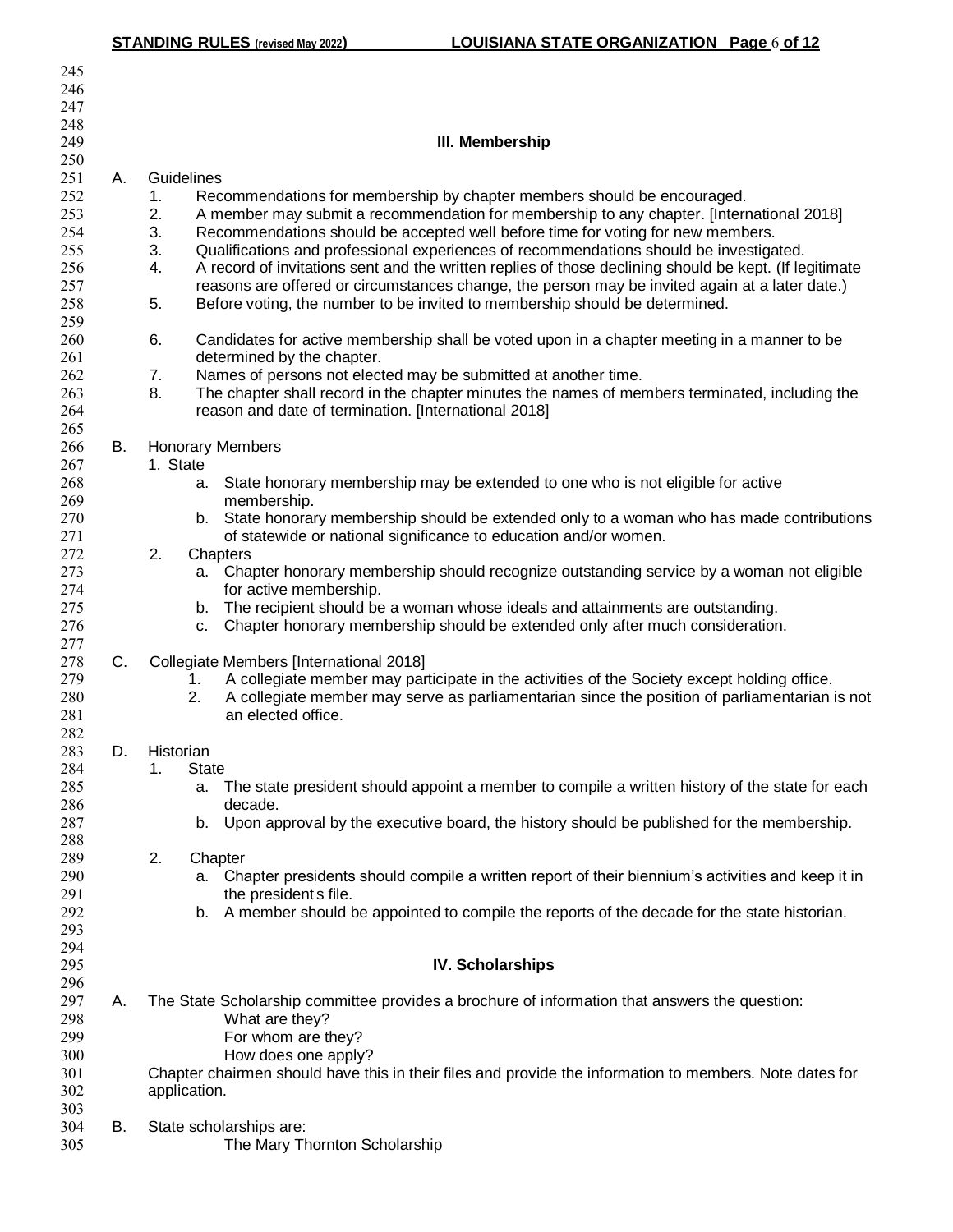|                                                                    |    | <b>STANDING RULES</b> (revised May 2022)                                                                                                                                                                                                                                                                                                                                    | LOUISIANA STATE ORGANIZATION Page 7 of 12                                                                                                                                                                                                                                                                                     |
|--------------------------------------------------------------------|----|-----------------------------------------------------------------------------------------------------------------------------------------------------------------------------------------------------------------------------------------------------------------------------------------------------------------------------------------------------------------------------|-------------------------------------------------------------------------------------------------------------------------------------------------------------------------------------------------------------------------------------------------------------------------------------------------------------------------------|
| 306<br>307<br>308<br>309<br>310<br>311<br>312<br>313<br>314<br>315 |    | The Alma Levins Scholarship<br>The Lessie Moore Scholarship<br>The Eleanor Blatterman Scholarship<br>The Bea Davis Scholarship<br>The Charlotte Jaynes Scholarship<br>The Past Presidents' Scholarship<br>The State Founders' Scholarship<br>The May A. Allen Travel/Study Stipend to Tulane University<br>The Frances Wilson Scholarship                                   |                                                                                                                                                                                                                                                                                                                               |
| 316<br>317                                                         |    | <b>V. Special Projects</b>                                                                                                                                                                                                                                                                                                                                                  |                                                                                                                                                                                                                                                                                                                               |
| 318                                                                |    |                                                                                                                                                                                                                                                                                                                                                                             |                                                                                                                                                                                                                                                                                                                               |
| 319<br>320<br>321<br>322<br>323<br>324<br>325<br>326               | А. | Vivian Bourgeois Special Stipends Award<br>The Vivian Bourgeois Special Stipends Award was established as a permanent committee to provide<br>money for special projects/presentations that promote personal and professional growth, community<br>to participate in an educational meeting. Money may be awarded for one or more projects each year.<br>committee members. | service, educational enrichment, or that address current social issues. Applicants must have been invited<br>Vacancies on this committee shall be filled by the state president upon recommendations of the existing                                                                                                          |
| 327                                                                | В. |                                                                                                                                                                                                                                                                                                                                                                             |                                                                                                                                                                                                                                                                                                                               |
| 328<br>329<br>330<br>331<br>332<br>333                             |    | Wanda Gunn Live and Learn Stipend Award<br>The Wanda Gunn Live and Learn Special Stipend, established in May, 2011, provides financial<br>room costs, and travel. Available funds will determine the number of awards each year. To make<br>application, contact the chairman of The Wanda Gunn Live and Learn Special Stipend Committee.                                   | assistance for active [2021] classroom teachers/professors, who have not already received this stipend<br>twice [2021], in attending professional development trainings, not sponsored by The Delta Kappa Gamma<br>Society International [2021]. The amount, not to exceed \$200 per recipient, may be used for registration, |
| 334                                                                |    |                                                                                                                                                                                                                                                                                                                                                                             |                                                                                                                                                                                                                                                                                                                               |
| 335                                                                | C. | Florence Amy Emergency Fund                                                                                                                                                                                                                                                                                                                                                 |                                                                                                                                                                                                                                                                                                                               |
| 336                                                                |    | Funded by sale of selected items at the Louisiana State Organization meetings.<br>1.                                                                                                                                                                                                                                                                                        |                                                                                                                                                                                                                                                                                                                               |
| 337                                                                |    | Guidelines for the Emergency Fund<br>2.                                                                                                                                                                                                                                                                                                                                     |                                                                                                                                                                                                                                                                                                                               |
| 338                                                                |    | a.                                                                                                                                                                                                                                                                                                                                                                          | The chapter president is to submit the Florence Amy Emergency Fund Form to the state                                                                                                                                                                                                                                          |
| 339                                                                |    |                                                                                                                                                                                                                                                                                                                                                                             | president on behalf of the Louisiana State Organization member(s) in need of financial                                                                                                                                                                                                                                        |
| 340                                                                |    |                                                                                                                                                                                                                                                                                                                                                                             | assistance due to major loss from a natural disaster such as a hurricane, flood, tornado, or                                                                                                                                                                                                                                  |
| 341                                                                |    | other catastrophic disaster, and other crises.                                                                                                                                                                                                                                                                                                                              |                                                                                                                                                                                                                                                                                                                               |
| 342                                                                |    | b.                                                                                                                                                                                                                                                                                                                                                                          | The state president will submit the request to finance committee for evaluation of need and                                                                                                                                                                                                                                   |
| 343                                                                |    |                                                                                                                                                                                                                                                                                                                                                                             | disbursement of funds. The awards are to be an amount up to \$200 as determined by the                                                                                                                                                                                                                                        |
| 344                                                                |    | Finance Committee.                                                                                                                                                                                                                                                                                                                                                          |                                                                                                                                                                                                                                                                                                                               |
| 345                                                                |    | c.                                                                                                                                                                                                                                                                                                                                                                          | The state treasurer will issue a check to the Louisiana State Organization member.                                                                                                                                                                                                                                            |
| 346                                                                |    |                                                                                                                                                                                                                                                                                                                                                                             |                                                                                                                                                                                                                                                                                                                               |
| 347                                                                |    | D. First-Timers' Fund [2004]                                                                                                                                                                                                                                                                                                                                                |                                                                                                                                                                                                                                                                                                                               |
| 348                                                                |    | 1.                                                                                                                                                                                                                                                                                                                                                                          | A first timer is a Louisiana State Organization member attending her first regional conference or                                                                                                                                                                                                                             |
| 349                                                                |    | International convention.                                                                                                                                                                                                                                                                                                                                                   |                                                                                                                                                                                                                                                                                                                               |
| 350                                                                |    | Funds are raised at Louisiana State Organization conventions.<br>2.                                                                                                                                                                                                                                                                                                         |                                                                                                                                                                                                                                                                                                                               |
| 351                                                                |    | 3.<br>Guidelines:                                                                                                                                                                                                                                                                                                                                                           |                                                                                                                                                                                                                                                                                                                               |
| 352                                                                |    | a.                                                                                                                                                                                                                                                                                                                                                                          | Registration fee (excluding late fees) and convention meals will be reimbursed if funds are                                                                                                                                                                                                                                   |
| 353                                                                |    | available. [2011]                                                                                                                                                                                                                                                                                                                                                           |                                                                                                                                                                                                                                                                                                                               |
| 354                                                                |    | b.                                                                                                                                                                                                                                                                                                                                                                          | If the First Timers fund cannot reimburse the full registration fee and convention meals, the                                                                                                                                                                                                                                 |
| 355<br>356                                                         |    | fund will be divided equally among the First Timers. [2011]                                                                                                                                                                                                                                                                                                                 | A First Timer to International Conference requesting reimbursement shall attend the First                                                                                                                                                                                                                                     |
| 357                                                                |    | c.                                                                                                                                                                                                                                                                                                                                                                          | Timers' Orientation, if there is no conflict; a minimum of three (3) workshops; and a minimum of                                                                                                                                                                                                                              |
| 358                                                                |    |                                                                                                                                                                                                                                                                                                                                                                             | one (1) general session, as well as complete a verification/reflection form reflecting on each                                                                                                                                                                                                                                |
| 359                                                                |    | event attended and attach it to the reimbursement request form. [2014]                                                                                                                                                                                                                                                                                                      |                                                                                                                                                                                                                                                                                                                               |
| 360                                                                |    | d.                                                                                                                                                                                                                                                                                                                                                                          | The immediate past state president's registration fee and convention meals for the Regional                                                                                                                                                                                                                                   |
| 361                                                                |    |                                                                                                                                                                                                                                                                                                                                                                             | Conference, immediately following her term of office, may be paid from the fund. [2011]                                                                                                                                                                                                                                       |
| 362                                                                |    | е.                                                                                                                                                                                                                                                                                                                                                                          | Funds are raised at Louisiana State Organization Conventions. Basket donation funds at state                                                                                                                                                                                                                                  |
| 363                                                                |    |                                                                                                                                                                                                                                                                                                                                                                             | convention will be distributed as follows: fifty (50) percent [2016] to First Timers Fund [2009],                                                                                                                                                                                                                             |
| 364                                                                |    |                                                                                                                                                                                                                                                                                                                                                                             | twenty-five (25) percent to the Chapter Officers' Leadership Development Workshop                                                                                                                                                                                                                                             |
| 365                                                                |    |                                                                                                                                                                                                                                                                                                                                                                             | Account/Fund, and twenty-five (25) percent to Louisiana State Organization's Operating                                                                                                                                                                                                                                        |
| 366                                                                |    | Fund/Account. [2016]                                                                                                                                                                                                                                                                                                                                                        |                                                                                                                                                                                                                                                                                                                               |
|                                                                    |    |                                                                                                                                                                                                                                                                                                                                                                             |                                                                                                                                                                                                                                                                                                                               |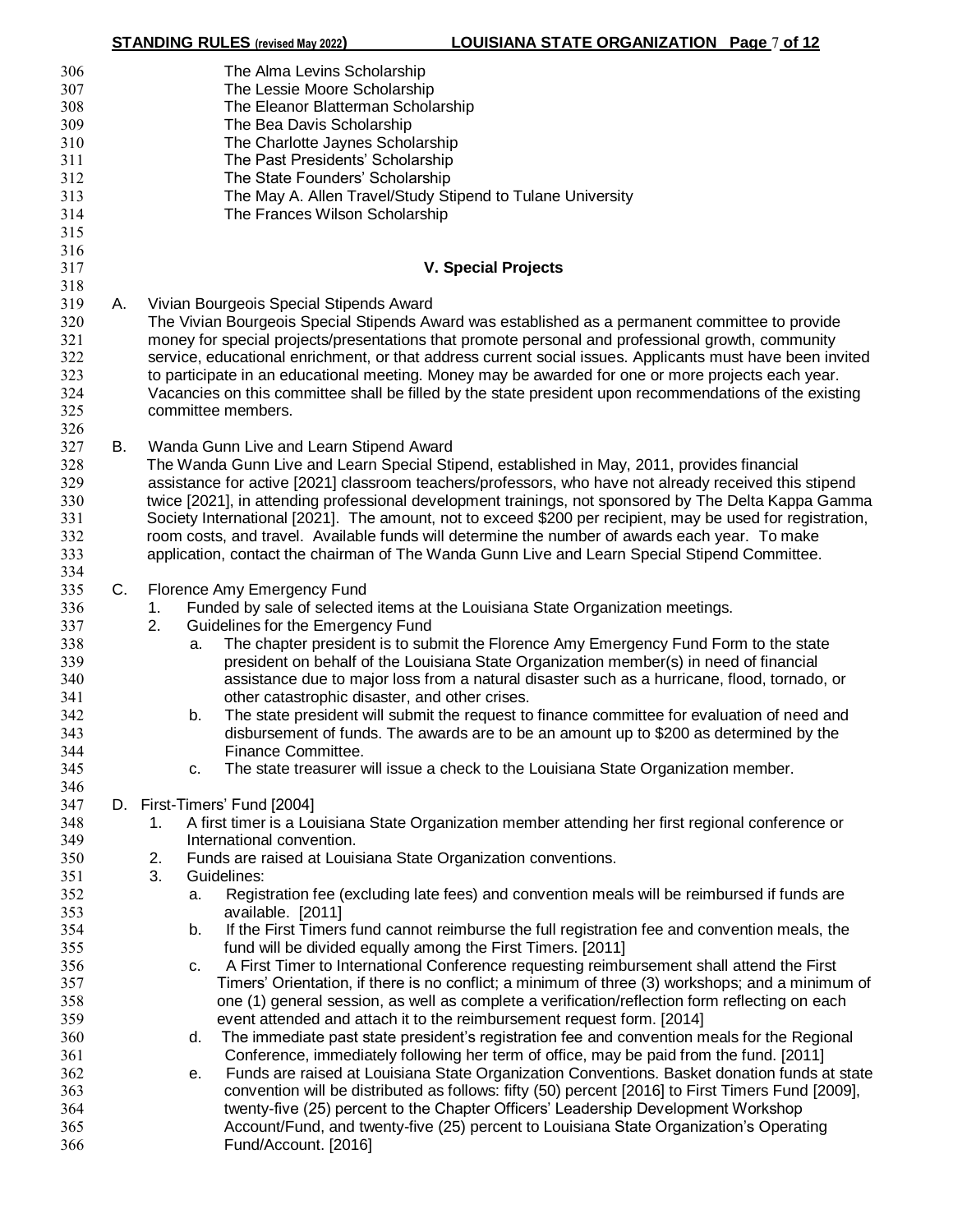|     |    |         |       | <b>STANDING RULES</b> (revised May 2022) |                                                              | <b>LOUISIANA STATE ORGANIZATION Page 8 of 12</b>                                                    |                       |  |
|-----|----|---------|-------|------------------------------------------|--------------------------------------------------------------|-----------------------------------------------------------------------------------------------------|-----------------------|--|
| 367 |    |         | f.    |                                          |                                                              | Any member (First Timer, State Officer or State Personnel) who is eligible for reimbursement        |                       |  |
| 368 |    |         |       |                                          |                                                              | from more than one fund/account shall be reimbursed from only one fund/account. [2011]              |                       |  |
| 369 |    |         | g.    |                                          |                                                              | Louisiana State Organization members presenting workshops at Regional Conferences or                |                       |  |
| 370 |    |         |       |                                          |                                                              | International Conventions will be reimbursed for the registration fee and convention meal.          |                       |  |
| 371 |    |         |       |                                          |                                                              | Presentations that include a group of presenters shall be awarded only one stipend. [2011]          |                       |  |
| 372 |    |         |       |                                          |                                                              |                                                                                                     |                       |  |
| 373 |    |         |       | E. Jubilee Roses Stipend [2015]          |                                                              |                                                                                                     |                       |  |
| 374 |    |         |       |                                          |                                                              | 1. In celebration of Delta Kappa Gamma's 75th Anniversary, Louisiana State Organization established |                       |  |
| 375 |    |         |       |                                          |                                                              | a special stipend for non-classroom educators, active and retired, regardless of years of           |                       |  |
| 376 |    |         |       |                                          | membership, area of expertise, certification, or assignment. |                                                                                                     |                       |  |
| 377 |    | 2.      |       |                                          |                                                              | Funds for the presentation of stipends are made available through the generosity of members who     |                       |  |
|     |    |         |       |                                          |                                                              |                                                                                                     |                       |  |
| 378 |    | 3.      |       | Guidelines:                              |                                                              | purchase Jubilee Roses and through memorial donations to the fund.                                  |                       |  |
| 379 |    |         |       |                                          |                                                              |                                                                                                     |                       |  |
| 380 |    |         | a.    |                                          |                                                              | Any active, Louisiana State Organization non-classroom teacher current in her membership            |                       |  |
| 381 |    |         |       |                                          |                                                              | may apply for a Jubilee Stipend. Members are limited to one stipend per year. [2016]                |                       |  |
| 382 |    |         | b.    |                                          |                                                              | Stipends are limited to \$200 in payment of registration fees. [2016]                               |                       |  |
| 383 |    |         | c.    |                                          | Stipends shall be awarded as funds are available.            |                                                                                                     |                       |  |
| 384 |    |         | d.    |                                          |                                                              | Stipends may be used to attend regional, national or international conferences, conventions,        |                       |  |
| 385 |    |         |       |                                          |                                                              | workshops, and seminars not sponsored by the Delta Kappa Gamma Society International.               |                       |  |
| 386 |    |         |       |                                          | Proof of registration and attendance is required.            |                                                                                                     |                       |  |
| 387 |    |         | е.    |                                          |                                                              | All recipients are expected to share the information acquired at the event they attend with         |                       |  |
| 388 |    |         |       |                                          |                                                              | Delta Kappa Gamma members at a local, district, state, regional or International Delta Kappa        |                       |  |
| 389 |    |         |       |                                          |                                                              | Gamma meeting or provide explanation of how the information will be used professionally.            |                       |  |
| 390 |    |         | f.    |                                          |                                                              | No funds shall be made available for meetings for which financing is available from other           |                       |  |
| 391 |    |         |       |                                          |                                                              | sources, such as school boards, associations, university departments, etc.                          |                       |  |
| 392 |    |         | g.    |                                          |                                                              | A written report along with a copy of registration receipts shall be filed with the State Personal  |                       |  |
| 393 |    |         |       |                                          |                                                              | Growth and Services Committee Chairman within 60 days of attendance.                                |                       |  |
| 394 |    |         |       |                                          |                                                              |                                                                                                     |                       |  |
| 395 |    |         |       |                                          |                                                              |                                                                                                     |                       |  |
| 396 |    |         |       |                                          |                                                              | <b>VI. Chapter Yearbooks</b>                                                                        |                       |  |
| 397 |    |         |       |                                          |                                                              |                                                                                                     |                       |  |
| 398 | А. | Purpose |       |                                          |                                                              |                                                                                                     |                       |  |
| 399 |    |         |       |                                          |                                                              | Yearbooks are designed for the use and convenience of chapter members. They also serve as an        |                       |  |
| 400 |    |         |       | historical record.                       |                                                              |                                                                                                     |                       |  |
| 401 |    |         |       |                                          |                                                              |                                                                                                     |                       |  |
| 402 | В. | Content |       |                                          |                                                              |                                                                                                     |                       |  |
| 403 |    |         |       |                                          | The following should be included in the yearbook:            |                                                                                                     |                       |  |
| 404 |    |         | 1.    |                                          | chapter officers, committee chairmen with members            |                                                                                                     |                       |  |
| 405 |    |         | 2.    |                                          |                                                              | state officers, committee chairmen, district directors, all with addresses and telephone            |                       |  |
| 406 |    |         |       | numbers                                  |                                                              |                                                                                                     |                       |  |
| 407 |    |         | 3.    |                                          |                                                              | International officers and personnel with addresses and telephone numbers                           |                       |  |
| 408 |    |         | 4.    |                                          | state and International meetings with dates and places       |                                                                                                     |                       |  |
| 409 |    |         | 5.    |                                          |                                                              | chapter meetings with dates, places and times, program topics and hostesses                         |                       |  |
| 410 |    |         | 6.    |                                          |                                                              | list of chapter members, active and reserved designated, with addresses and telephone               |                       |  |
| 411 |    |         |       | numbers                                  |                                                              |                                                                                                     |                       |  |
| 412 |    |         | 7.    |                                          | the Delta Kappa Gamma song (both verses)                     |                                                                                                     |                       |  |
| 413 |    |         | 8.    |                                          | inclusion of the seven purposes of the Society               |                                                                                                     |                       |  |
| 414 |    |         |       |                                          |                                                              |                                                                                                     |                       |  |
| 415 | C. | Order   |       |                                          |                                                              |                                                                                                     |                       |  |
| 416 |    |         |       |                                          |                                                              | The order of the yearbook should be determined by the committee responsible for its printing.       |                       |  |
| 417 |    |         |       |                                          |                                                              |                                                                                                     |                       |  |
| 418 |    |         |       |                                          |                                                              |                                                                                                     |                       |  |
| 419 |    |         |       |                                          |                                                              | <b>VII. Finances</b>                                                                                |                       |  |
| 420 |    |         |       |                                          |                                                              |                                                                                                     |                       |  |
| 421 | А. |         |       | <b>Personnel Salary Scale</b>            |                                                              |                                                                                                     |                       |  |
| 422 |    | 1.      |       | Guidelines                               |                                                              |                                                                                                     |                       |  |
| 423 |    |         | a.    |                                          |                                                              | Each two (2) years of service will constitute a step of the scale                                   |                       |  |
| 424 |    |         | b.    |                                          |                                                              | The entire scale will cover a period of twenty (20) years, or Steps I through X.                    |                       |  |
| 425 |    |         | c.    |                                          |                                                              | Step I will be considered base pay and Step X will be maximum pay.                                  |                       |  |
| 426 |    | 2.      | Scale |                                          |                                                              |                                                                                                     |                       |  |
| 427 |    |         |       | Step                                     | <b>Executive Secretary</b>                                   | Treasurer                                                                                           | <b>Deltion Editor</b> |  |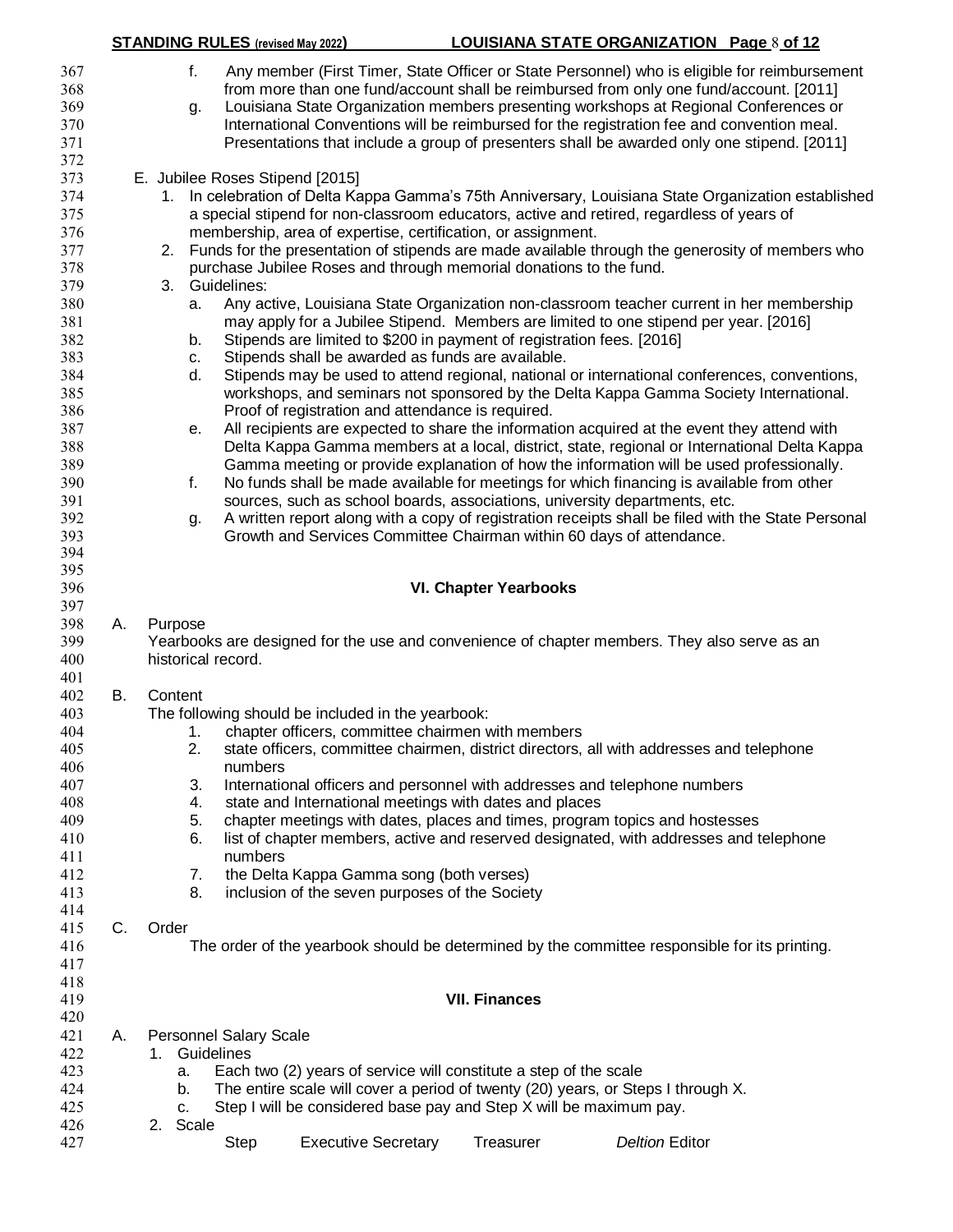|        | <b>STANDING RULES</b> (revised May 2022) |        |        | LOUISIANA STATE ORGANIZATION Page 9 of 12 |   |
|--------|------------------------------------------|--------|--------|-------------------------------------------|---|
| 428    |                                          | \$1400 | \$1200 | \$900                                     |   |
| 429    | Ш.                                       | 1600   | 1400   | 1100                                      |   |
| 430    | III.                                     | 1800   | 1600   | 1300                                      |   |
| 431    | IV.                                      | 2000   | 1800   | 1500                                      |   |
| 432    | V.                                       | 2200   | 2000   | 1700                                      |   |
| 433    | VI.                                      | 2400   | 2200   | 1900                                      |   |
| 434    | VII.                                     | 2600   | 2400   | 2100                                      |   |
| 435    | VIII.                                    | 2800   | 2600   | 2300                                      |   |
| 436    | IX.                                      | 3000   | 2800   | 2500                                      |   |
| 437    | Х.                                       | 3200   | 3000   | 2700                                      |   |
| 438    |                                          |        |        |                                           |   |
| $\sim$ | $\sim$<br>$\sim$                         | . –    | .      | $\sim$                                    | - |

 3. The Executive Secretary and Treasurer are paid on the last day of the quarter. The *Deltion* Editor will receive payment for each issue of the Deltion after the President, the Executive Secretary, and the Treasurer receive their current copy of the Deltion. [2022] 442

#### 443 B. Travel expenses

444

|                            | State<br>Convention | Chapter<br>Officers'<br>Leadership<br>Development<br>Workshop* | <b>District</b><br>Meetings<br>(1) | Transition<br>& Approved<br>Committee<br>Meetings (2) | Regional<br>Conferences<br>/International<br>Convention |
|----------------------------|---------------------|----------------------------------------------------------------|------------------------------------|-------------------------------------------------------|---------------------------------------------------------|
| President                  | <b>THCMR</b>        | <b>THWMR</b>                                                   | THLR                               | T <sub>H</sub>                                        | <b>BUDGET</b>                                           |
| 1st Vice-President         | <b>THCMR</b>        | THWMR                                                          | THLR                               | T <sub>H</sub>                                        | <b>BUDGET</b>                                           |
| 2nd Vice-President         | <b>THCMR</b>        | THWMR                                                          | THLR                               | T H                                                   | <b>BUDGET</b>                                           |
| Secretary                  | <b>THCMR</b>        | THWMR                                                          | THLR[2014]                         | T H [2014]                                            | <b>BUDGET</b><br>[2014]                                 |
| Treasurer                  | THCMR               | <b>THWMR</b>                                                   | <b>THLR</b>                        | TH <sub></sub>                                        | <b>BUDGET</b>                                           |
| Parliamentarian            | THCMR               | THWMR                                                          |                                    |                                                       |                                                         |
| <b>Executive Secretary</b> | <b>THCMR</b>        | <b>THWMR</b>                                                   | THLR                               | T <sub>H</sub>                                        | <b>BUDGET</b>                                           |
| <b>Deltion Editor</b>      | <b>THCMR</b>        | THWMR                                                          | THLR                               | <b>TH</b>                                             | <b>BUDGET</b>                                           |
| <b>Committee Chairmen</b>  |                     |                                                                |                                    | TH <sub></sub>                                        |                                                         |
| <b>Committee Members</b>   |                     |                                                                |                                    | TH <sub></sub>                                        |                                                         |
| <b>District Directors</b>  |                     | <b>BUDGET[2011]</b>                                            |                                    | TH.                                                   |                                                         |

445

454

458

460

464

446 **\*\*T** - Travel one-way at a rate of fifty-five percent (55%) of the Standard IRS Mileage Rate for Business to 447 be determined annually by the Finance Committee with the approval of the Executive Committee. [2016]; 448 \*\***H** – ½ occupancy of a hotel room for officers or personnel [2014]

- 449 **\*\*L** Lunch; \*\***CM** Convention meals; **\*\*WM** Workshop meals; \*\***R** Registration
- 450 (1) District Meetings other than own; Expenses for other officers at discretion of president

451 (2) - Committee Meetings: one per year unless otherwise approved by state president. ½ occupancy of 452 a hotel room will be paid for committee chairmen, committee members, or district directors who travel 453 200+ miles from home [2014]

- 455 1. All requests for reimbursement shall be submitted with receipts within 30 days of expenditure. [2008]
- 456 2. Reimbursement Schedule [2008]
- 457 \*Paid from Chapter Officers' Leadership Development Workshop Account [2011]
- 459 C. Obsolete office equipment may be donated to a charitable organization. [2008]
- 461 D. Dues-Over Account Amounts over \$10.00 from chapters will be refunded. Amounts less than \$10.00 from 462 chapters will be a donation and will be transferred to Chapter Officers' Leadership Development Workshop 463 Account. [2011]
- 465 E. Stale Checks Any outstanding check over 180 days [2016] old is stale and shall be considered a 466 donation to Louisiana State Organization with the check's amount being returned to the account from 467 which it came: should the originating account be defunct, the money will go into Louisiana State 468 Organization's Operating/Available Fund. [2011]
- 469
- 470 F. When the State Convention Meeting Account balance is greater than \$10,000, the State Treasurer shall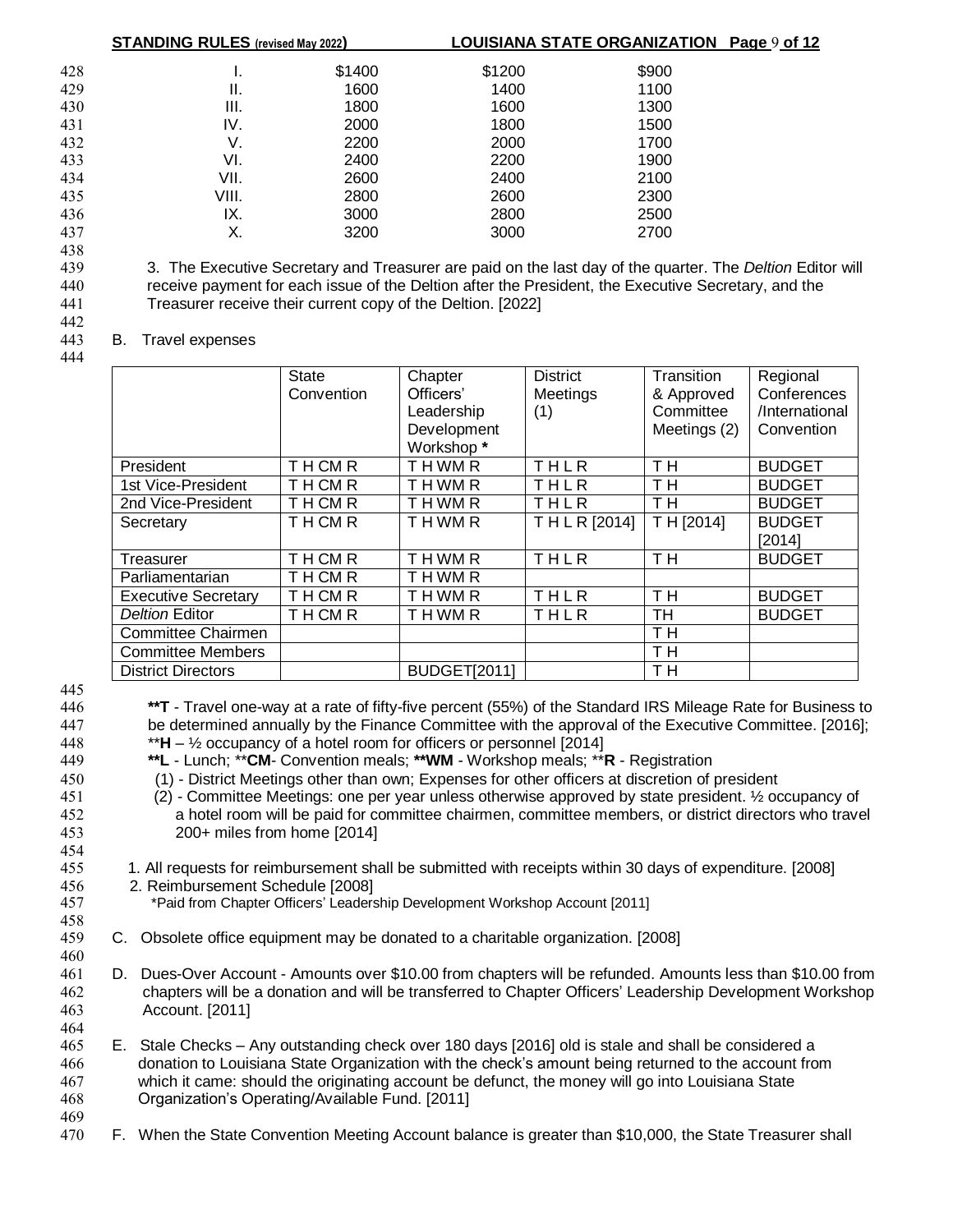| 471<br>472                                                         |    | transfer the amount over \$10,000 to the General Fund. This action shall occur no later than the end of the<br>fiscal year. [2014]                                                                                                                                                                                                                                                                                                                                                                                                                                                                                                                                                                       |
|--------------------------------------------------------------------|----|----------------------------------------------------------------------------------------------------------------------------------------------------------------------------------------------------------------------------------------------------------------------------------------------------------------------------------------------------------------------------------------------------------------------------------------------------------------------------------------------------------------------------------------------------------------------------------------------------------------------------------------------------------------------------------------------------------|
| 473<br>474<br>475<br>476<br>477                                    |    | G. When the First Timers Account balance is greater than \$7,000, the State Treasurer shall transfer the<br>amount over \$7,000 to the General Fund. This action shall occur no later than the end of the fiscal year.<br>[2016]                                                                                                                                                                                                                                                                                                                                                                                                                                                                         |
| 478<br>479<br>480<br>481                                           |    | H. When the Chapter Officers Workshop Account balance is greater than \$10,000, the State Treasurer shall<br>transfer the amount over \$10,000 to the General Fund. This action shall occur no later than the end of the<br>fiscal year. [2016]                                                                                                                                                                                                                                                                                                                                                                                                                                                          |
| 482                                                                |    | <b>VIII. Nominations Committee</b>                                                                                                                                                                                                                                                                                                                                                                                                                                                                                                                                                                                                                                                                       |
| 483<br>484                                                         |    | A. Guidelines                                                                                                                                                                                                                                                                                                                                                                                                                                                                                                                                                                                                                                                                                            |
| 485<br>486<br>487<br>488<br>489<br>490<br>491<br>492<br>493<br>494 |    | 1. The committee shall be composed of six members.<br>2. There shall be one representative from each district.<br>3. Nominations shall be by the state nominations committee.<br>4. Election shall be by the state executive board.<br>5. Membership of the committee may include one past state president.<br>6. Chairmanship of the committee shall be held by districts in the following order of rotation beginning<br>with the 1997-1999 biennium: Southeast, Southwest, South, Central, Northeast, Northwest.<br>7. One position shall be a four-year term, with the person elected serving as chairman the second<br>biennium of the term. The four-year term shall follow the order of rotation. |
| 495<br>496                                                         |    | IX. Louisiana State Organization Achievement Award                                                                                                                                                                                                                                                                                                                                                                                                                                                                                                                                                                                                                                                       |
| 497                                                                |    |                                                                                                                                                                                                                                                                                                                                                                                                                                                                                                                                                                                                                                                                                                          |
| 498<br>499<br>500<br>501                                           | А. | This award, patterned after the International Achievement Award, is made only to active members of<br>Delta Kappa Gamma who are outstanding educational leaders and not merely to those performing<br>routine duties. Evidence of service to Delta Kappa Gamma is a major factor in the selection.                                                                                                                                                                                                                                                                                                                                                                                                       |
| 502<br>503<br>504<br>505<br>506                                    | В. | Nominations for the award are made to the Louisiana State Organization's Achievement Award<br>Committee. This committee is composed of one representative from each district of the state appointed<br>by the president each biennium. This committee is responsible for the consideration and selection of the<br>award winner. Announcement of the recipient of the award is made at the Louisiana State Organization<br>Convention.                                                                                                                                                                                                                                                                   |
| 507<br>508                                                         | C. |                                                                                                                                                                                                                                                                                                                                                                                                                                                                                                                                                                                                                                                                                                          |
| 509<br>510<br>511<br>512                                           |    | Criteria of eligibility:<br>1. A nominee shall have been a member of Delta Kappa Gamma for at least seven years.<br>A nominee shall have contributed to the advancement, growth and development of Louisiana State<br>2.<br>Organization of the Delta Kappa Gamma Society International and to education in the state of<br>Louisiana.                                                                                                                                                                                                                                                                                                                                                                   |
| 513<br>514<br>515<br>516<br>517                                    |    | 3.<br>A nominee shall have rendered outstanding service to the Delta Kappa Gamma Society<br>International, preferably having held offices on the chapter and state levels.<br>No officer or paid staff shall be eligible during her term of office<br>4.<br>5.<br>A member may not receive the award a second time.                                                                                                                                                                                                                                                                                                                                                                                      |
| 518<br>519                                                         |    | X. The Louisiana Deltion Editorial Policy                                                                                                                                                                                                                                                                                                                                                                                                                                                                                                                                                                                                                                                                |
| 520                                                                |    |                                                                                                                                                                                                                                                                                                                                                                                                                                                                                                                                                                                                                                                                                                          |
| 521<br>522<br>523<br>524<br>525<br>526<br>527                      |    | The chief purpose of The Louisiana Deltion is to disseminate information about Louisiana State Organization<br>Delta Kappa Gamma activities. The remaining space is used to report activities and projects of members and<br>chapters. Because of space, time, and budget restrictions, the state editor must select from submissions<br>according to (1) timely publicity for state events, (2) chapter news and projects with significance beyond the<br>chapter level, and (3) articles contributing to the personal and professional growth of members, promoting<br>educational expertise, or helping to fulfill the society's purposes.                                                            |
| 528<br>529<br>530                                                  |    | XI. Customs, Traditions, Protocol                                                                                                                                                                                                                                                                                                                                                                                                                                                                                                                                                                                                                                                                        |
| 531                                                                |    | Customs and traditions should be evident in the Induction Ceremony, the Birthday Observance, and the                                                                                                                                                                                                                                                                                                                                                                                                                                                                                                                                                                                                     |

**STANDING RULES (revised May 2022) LOUISIANA STATE ORGANIZATION Page** 10 **of 12**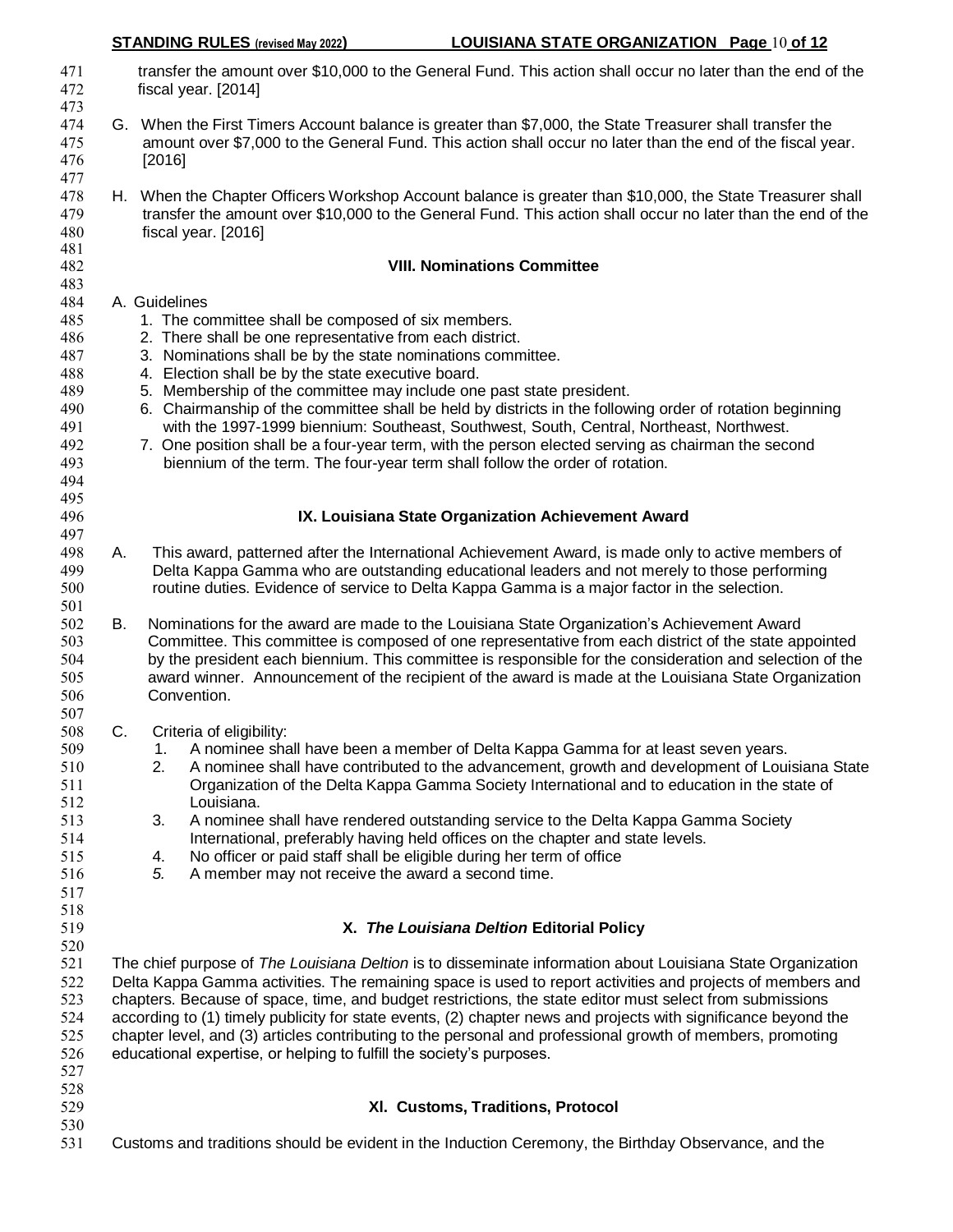Founders' Day Observance. The Installation Ceremonies for state and chapter officers should also be included in these special observances. A. Induction The induction may be private or guests may attend. Delta Kappa Gamma colors and open red roses (real or permanent) are usually used at this time. A reception or meal function may follow the induction. The induction may be formal or informal. The latest International publication on ceremonies includes instructions. B. Birthday Observance Louisiana observes this occasion at a luncheon during the state convention. The state president appoints the member or members to conduct the celebration. This is a time for creativity while stressing the symbolism of the Tudor roses on the shield - friendship, loyalty, and helpfulness. Flowers other than red roses may be used. The White Elephant Scholarship Fund is usually a part of this program. Guests may be invited. C. Presidents' and Founders' Tribute 547 1. The Presidents' and Founders' banquet is a feature of the state convention traditionally held on Saturday night. The program opens with the seating at the head table of designated persons. The chapter presidents' procession is conducted by the president or her designee. Chapter presidents may carry their flags. 2. Past state presidents are honored guests and are seated at the head table. Appropriate instrumental music is played for the seating. 3. The official insignia, colors and flowers are featured. The program includes tributes to International and state founders and state presidents. Special music may be provided by members or guests. The International guest may give the address. The singing of the Delta Kappa Gamma official song may close the festivities. Guests may attend. 4. At one meeting each year, the chapter should pay tribute to the International and state founders, chapter charter members, and past presidents. D. Order of the Magnolia At the Louisiana State Organization Convention following the completion of each biennium, the outgoing Louisiana State Organization President will be inducted into the Order of the Magnolia by the immediate past state president. The Order of the Magnolia will serve as an advisory group to the current Louisiana State Organization President at her discretion. These ladies will also serve in liaison positions assigned by the Louisiana State Organization President as needs arise. [2011] E. Installation of Officers The Delta Kappa Gamma publication for ceremonies includes suggestions for installation at International, state, and chapter levels. The addition of creative ideas is in order. 1. The state president plans the ceremony for installation of state officers and determines its 571 placement within the state convention program.<br>572 2. The chapter president plans for installation of ne 2. The chapter president plans for installation of new chapter officers. She may conduct the selected ceremony or ask someone else to do so. F. Chapter Flags 1. Flags are used at state conventions, district meetings, and chapter meetings. 2. Each chapter designs its flag, including chapter name, and makes it to adhere to a uniform size: 15" long by 19" wide (without fringe, which is optional,) mounted on a 3/8" diameter dowel stick 30" long. 3. Each chapter should have on file a brief explanation of the symbolism of its flag. G. Key Pin 583 1. Proper wearing of the key pin is required; it is worn in a vertical position over the heart (NO other organizational pin is worn above the key.) 2. The key pin and other official Delta Kappa Gamma pins may be worn on a ribbon or other manner as desired by the member. 3. The key pin is to be worn at Delta Kappa Gamma meetings (members may choose concerning formal wear). 4. Members are urged to wear the key pin at appropriate educational meetings. *5.* The key pin should not be worn on a bracelet, as a necklace or as a clasp. 6. A member who has resigned should return the key to the chapter. 7. Each chapter decides the disposition of keys returned to the chapter.